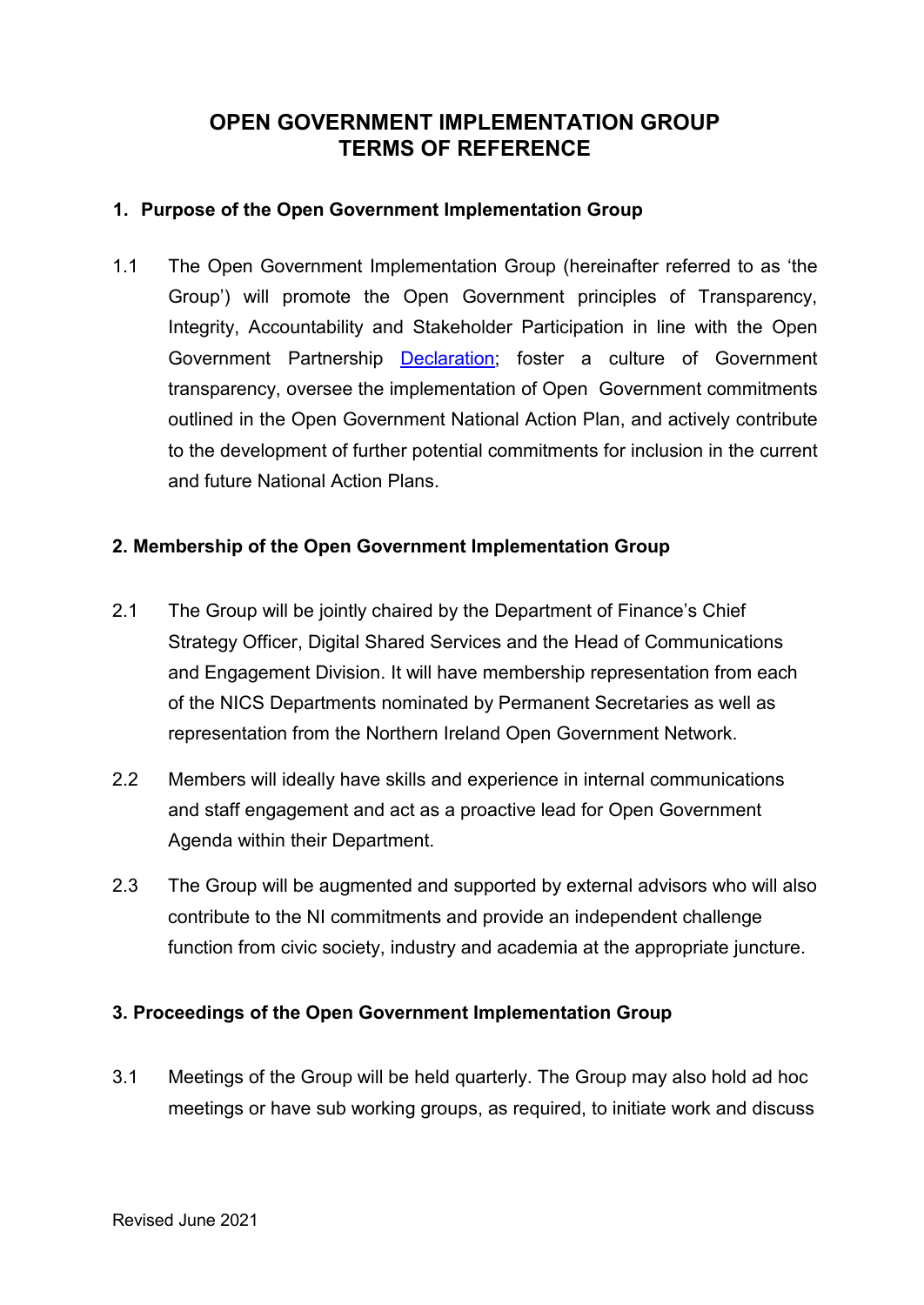specific issues that may arise.

- 3.2 Secretariat for the group will be provided by the Communication and Engagement Division (CAED).
- 3.3 CAED will commission, collate and provide progress updates to the NICS Board, through the Information Governance Board (IGB) on the implementation of the Open Government commitments, with particular focus on leadership, delivery and driving results.
- 3.4 Additional commitments for inclusion in future publications of the Open Government National Action Plan will be presented by the DoF Permanent Secretary to the NICS Board for agreement. The creation of commitments will adhere to the [OGP's Participation and Co-Creation standards.](https://www.opengovpartnership.org/ogp-participation-co-creation-standards/)
- 3.5 A standing Agenda item will be to review and discuss progress against each of the Open Government commitments contained in the Northern Ireland Action Plan, as well as Northern Ireland specific commitments within the UK National Action Plan. Meetings may also consider new commitment ideas, brought forward by either departmental representatives or civic society, via the NI Open Government Network.

### **4. Responsibilities of the members of the Group**

4.1 The Group shall be responsible within their department for:

Providing a lead support role in the communication and promotion of Open Government/data within their departments.

a) Overseeing implementation of all Open Government/data commitments and supporting actions, including engagement with key internal and external stakeholders' e.g. civic society.